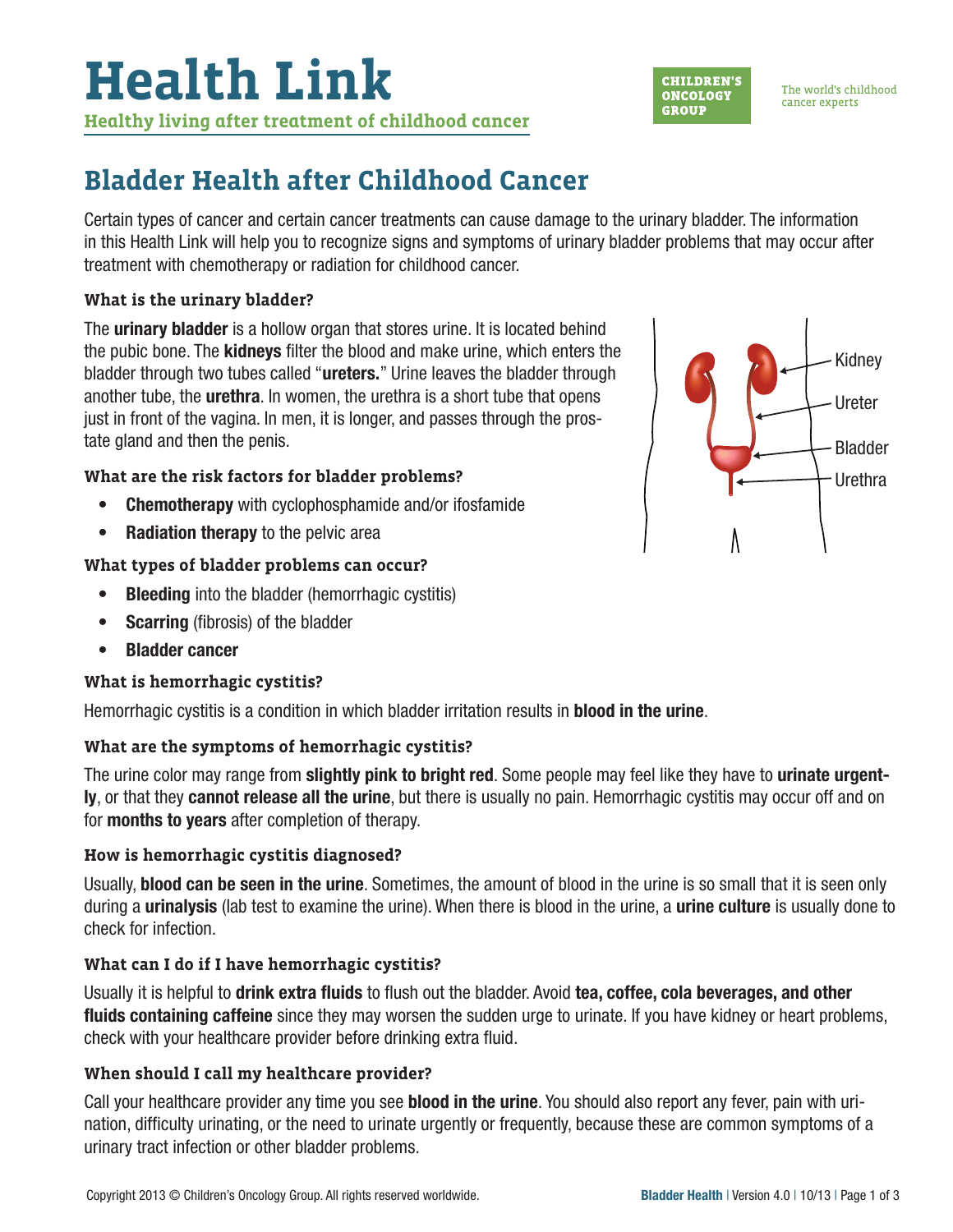#### **What is bladder fibrosis?**

Bladder fibrosis is **scar tissue in the bladder**. This may build up and cause the bladder wall to thicken. When this happens, the pressure inside the bladder increases. This may affect the bladder's ability to store and empty urine. Over time these changes can lead to damage to the kidneys.

#### **What are the symptoms of bladder fibrosis?**

Problems may include difficulty emptying the bladder, leakage of urine, or blood in the urine. Sometimes, bladder fibrosis may not cause any symptoms at all.

#### **How is bladder fibrosis diagnosed?**

An ultrasound of the bladder may show thickening of the bladder wall. A urologist may also perform a cystoscopy, a test that allows the doctor to look directly in the bladder through a thin, lighted tube.

#### **What can I do if I think I have bladder fibrosis?**

If you are at risk for bladder fibrosis and have any of the symptoms described above, you should **see a urologist**.

#### **When should I call my healthcare provider?**

Call your healthcare provider anytime you have symptoms of bladder fibrosis, such as difficulty emptying the bladder, leakage of urine, or blood in the urine.

#### **What other bladder problems can occur after childhood cancer?**

**Bladder cancer** is a type of tumor that can develop in people who have been treated with **cyclophosphamide** or radiation involving the bladder. This is a rare type of secondary cancer due to treatment.

#### **What are the symptoms of bladder cancer?**

The most common symptom is **blood in the urine**. There may also be a need to **urinate urgently or frequently**. If the cancer is advanced at the time of diagnosis, pain over the bladder, in the genital area, or in the bones may be present.

#### **How is bladder cancer diagnosed?**

The diagnosis is usually made by doing a cystoscopy to obtain a biopsy of bladder tissue. Sometimes the diagnosis can be made by finding cancer cells in the urine.

#### **What can I do if I think I have bladder cancer?**

If you are concerned about whether your symptoms may represent bladder cancer, ask for a referral to a urologist.

Written by Patricia Shearer, MD, MS, University of Maryland Medical Center, Baltimore, MD; Michael Ritchey, MD, Pediatric Urology Associates, Phoenix, Arizona; Fernando A. Ferrer, MD, Department of Surgery, Connecticut Children's Medical Center, Hartford, Connecticut; and Sheri L. Spunt, MD, Lucile Packard Children's Hospital, Stanford University, Palo Alto, California.

Reviewed by Jill Meredith RN, BSN, OCN®, Melissa M. Hudson MD, and Joan Darling, PhD.

**Additional health information for childhood cancer survivors is available at**  *[www.survivorshipguidelines.org](http://www.survivorshipguidelines.org)*